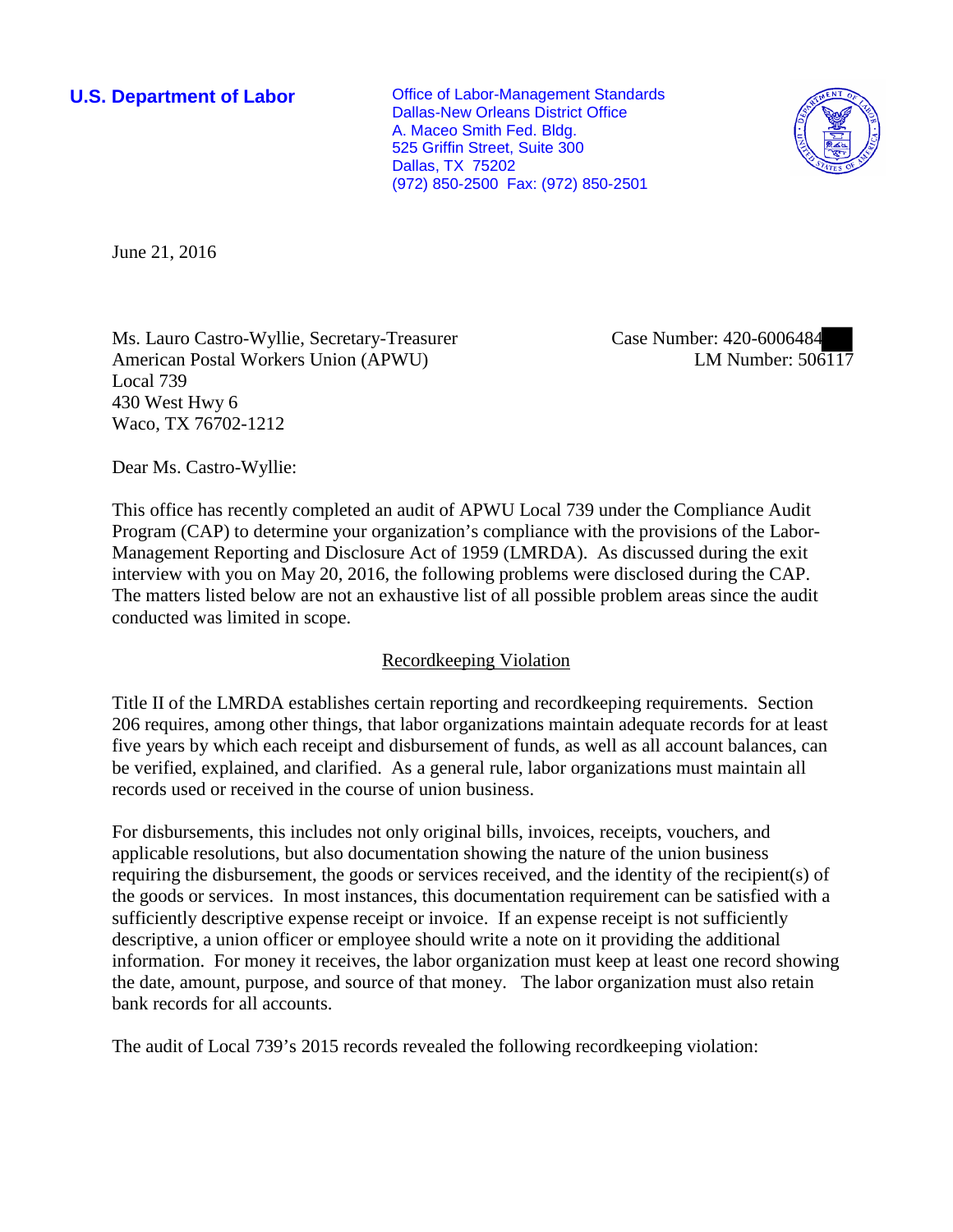## Credit Card Transactions

Local 739 failed to retain receipts for at least 16 credit card transactions totaling \$1,464.97, to pay for airfare to Chicago for Officers Guadalupe Olvera, Joan Olvera, and what appears to be for food purchased for monthly membership meetings, and failed to retain adequate documentation to verify the accuracy of the purchase of 60 holiday gift cards (totaling \$4,200) from H.E.B., and distributed to its membership. The credit card used by Local 739 is held in the name of former president,

As noted above, labor organizations must retain original receipts, bills, and vouchers for all disbursements. The president and treasurer (or corresponding principal officers) of your union, who are required to sign your union's LM report, are responsible for properly maintaining union records. In addition, the credit card held in the former president's name should be terminated.

Based on your assurance that Local 739 will retain adequate documentation in the future and terminate the visa card, OLMS will take no further enforcement action at this time regarding the above violations.

## Reporting Violations

The audit disclosed a violation of LMRDA Section 201(b), which requires labor organizations to file annual financial reports accurately disclosing their financial condition and operations. The Labor Organization Annual Report Form LM-3 filed by Local 739 for the fiscal year ended April 30, 2015, was deficient in the following areas:

1. Failure to File Bylaws

The audit disclosed a violation of LMRDA Section 201(a), which requires that a union submit a copy of its revised constitution and bylaws with its LM report when it makes changes to its constitution or bylaws. Local 739 amended its constitution and bylaws in 2014, but did not file a copy with its LM report for that year.

2. Disbursements to Officers

Local 739 did not include some reimbursements to officers (Laura Castro, Joann Olvera, and Guadalupe Olvera, totaling at least \$3,242.02 in the amounts reported in Item 24 (All Officers and Disbursements to Officers). It appears the union erroneously reported these payments in Item 38 and 54.

Local 739 did not report the names of some officers (

, and Davy Wright and the total amounts of payments (\$2,717.22) to them or on their behalf in Item 24 (All Officers and Disbursements to Officers). The union must report in Item 24 all persons who held office during the year regardless of whether they received any payments from the union.